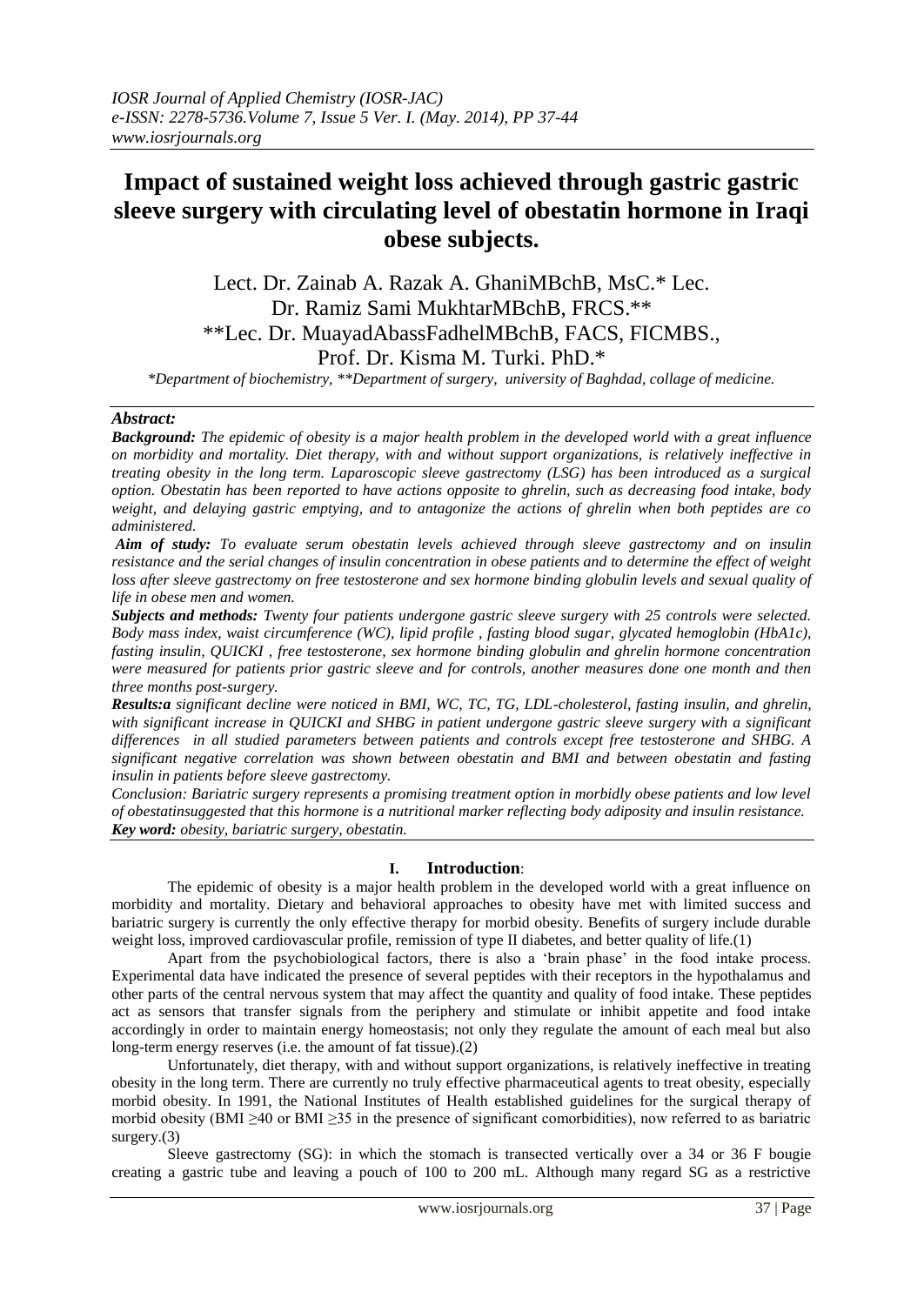procedure, it is increasingly recognized as a metabolic procedure.(4)Laparoscopic sleeve gastrectomy (LSG) has been introduced as a surgical option. It involves removing approximately 80 percent of the stomach, mainly the body and fundus, leaving behind only a gastric tube along the lesser curve. This gastric tube has been shown to have less distensibility than the whole stomach, with high intraluminal pressure, thus restricting the amount of food that can be consumed at one time. (5)

Obestatin, a 23-amino acid peptide derived from the ghrelin peptide precursor (preproghrelin), derived from the C-terminal portion of the 117 amino acid preproghrelin precursor identified using bioinformatic analyses of the preproghrelin genomic sequence in different species, was identified in 2005 as a physiological opponent of ghrelin. (6)

Obestatin has been reported to have actions opposite to ghrelin, such as decreasing food intake, body weight, and delaying gastric emptying, and to antagonize the actions of ghrelin when both peptides are co administered. However, obestatin did not alter GH secretion, and circulating obestatin levels were not increased after fasting .Moreover, it has been suggested that obestatin readily crosses the blood-brain barrier but is rapidly degraded, all available data have suggested that obestatin is a relevant player in energy balance regulation, which could open up the possibility of targeting the GRP-39 receptor for the development of antiobesity drugs.(7)

A number of studies have failed to confirm the anorexigenic effect of obestatin and its agonist properties on GPR39 Therefore, to date, some biological actions of obestatin seem to be controversial and its specific receptor remains unknown. Many data suggest a relevant role of peptides encoded by the ghrelin gene in glucose balance and their implications for diabetes.(8)

Epidemiological observations suggest that low plasma levels of SHBG and free testosterone are associated with increased risk for type 2 diabetes. Furthermore, the plasma concentrations of these hormones have been reported to be lower in men with type 2 diabetes than in non-diabetic subjects.(9)

 Although the mechanisms underlying the association between plasma levels of sex steroid hormones and type 2 diabetes are not entirely understood, it has been postulated that low plasma levels of both SHBG and bioavailable testosterone contribute to the development of insulin resistance and, through this effect, to the complex metabolic abnormalities that lead to type 2 diabetes in men. However, low plasma levels of free testosterone are also observed in obesity, particularly in abdominal/ truncal obesity, a condition that is itself independently accompanied by insulin resistance and heightened risk for type 2 diabetes. (10)

The aims of this studyto evaluate serum obestatin levels achieved through sleeve gastrectomy and on insulin resistance and the serial changes of insulin concentration in obese patients and to determine the effect of weight loss after sleeve gastrectomy on free testosterone and sex hormone binding globulin levels and sexual quality of life in obese men and women.

Subjects and methods:

 This study was conducted during the period from December 2012 until the end of June 2013. Thirty three (33) patients with morbid obesity who undergone gastric sleeve surgery were selected from department of surgery in Baghdad teaching hospital and from Saint Raphael private hospital.

 Twenty four (24) patients only ( eleven male and thirteen female ) followed the schedule of this prospective study who subjected to three successive examination and blood sampling, the first examination was pre-operatively followed by two examination and blood sampling one month and then three months postsurgical operation.

 In addition twenty five (25) healthy subjects with normal body mass index (ten males and fifteen females) were included in this study considered as control group.

 All patients and controls underwent a full physical examination and completed a general questionnaire. Patients with suspected thyroid function disease, or hormonal abnormalities were excluded from the study.

 Body mass index is calculated by dividing subjects weight in Kg by their height in m2 .BMI calculated as:

 $BMI = weight (kg) / height (m)2$ 

 All patients and controls were weighted on the same scale, barefoot. Height was measured using the same measuring tape. (11)

Biochemical tests were measured for each patient before gastric sleeve followed by another measures one month and then three months after surgery. The same measurements were done for controls.

Fasting blood sugar, glycated hemoglobin, lipid profile were measured used an enzymatic methods.

 Insulin hormone measured using ELIZA kit from RAYBIO (Enzyme-Linked Immunosorbent Assay) while assessment of insulin sensitivity calculated using the quantitative insulin sensitivity check index (QUICKI) QUICKI = 1 / log (fasting serum insulin) + log (fasting glucose) where fasting serum insulin is micro units per milliliter (mU/ML) and fasting serum glucose is in microgram per deciliter (mg/dl) in the equation. (12)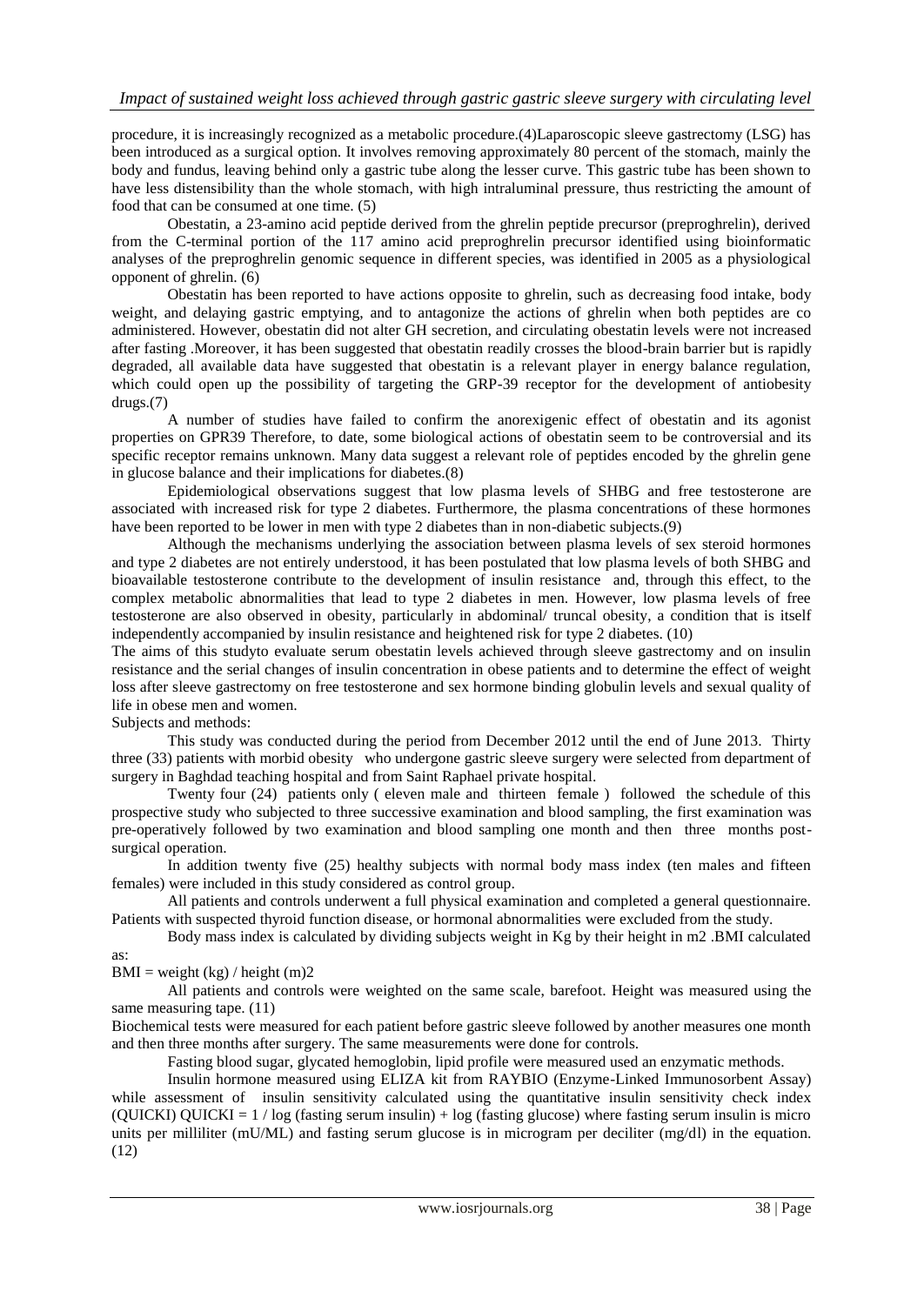Free testosterone and SHBG were determined using kits from Alpha Diagnostic International ELISA test is intended for in vitro research use only.

 Serum obestatin level was determined using RayBio® Obestatin Enzyme Immunoassay (EIA) Kit is an in vitro quantitative assay for detecting Obestatin peptide based on the principle of Competitive Enzyme Immunoassay.

## **II. Statistical Analysis**

 Statistical analysis was carried out using SPSS SPSS-16 (Statistical Package for Social Science – version 16)"PASW Statistics. Data is reported as mean ± standard error, and statistical significance was assumed at  $P < 0.05$ , unless otherwise stated. Differences in the fasting plasma levels of obestatin were assessed by paired t- test.

### **III. Results:**

 Table (1) demonstrated the significant differences in all studied parameters between patient prior gastric sleeve surgery and control groups, with p value equal to 0.001 for body weight, BMI, waist circumference, fat %, total cholesterol, triglyceride, and insulin. In addition a significant differences were noticed in LDL- cholesterol (p= 0.008), HDL-cholesterol (p= 0.004), FBS (p=0.008), HbA1c (p= 0.007) and QUICKI  $(P=0.05)$ 

| Table $(1)$ Mean $\pm$ standard error in patients before gastric sleeve and controls of all studied parameters using 2 sample t-test |                     |                    |              |
|--------------------------------------------------------------------------------------------------------------------------------------|---------------------|--------------------|--------------|
| <b>Studied parameters</b>                                                                                                            | Patients $(n=24)$   | Controls $(n=25)$  | P value      |
| <b>Body weight (kg)</b>                                                                                                              | $131.8 \pm 6.7$     | $62.53 \pm 2.5$    | 0.001(S)     |
| $BMI(\,kg/m2)$                                                                                                                       | $48.02 \pm 1.8$     | $22.19 \pm 0.71$   | 0.001(S)     |
| waist circumference (cm)                                                                                                             | $101.63 \pm 1.6$    | $83.20 \pm 2.2$    | 0.001(S)     |
| %<br><b>Fat percent</b>                                                                                                              | 49.7 $\pm 2.1$      | $17.67 \pm 0.99$   | 0.001(S)     |
| cholesterol (mg/dl)                                                                                                                  | $200.51 \pm 5.04$   | $172.0 \pm 3.5$    | 0.001(S)     |
| <b>TG</b><br>mg/dl                                                                                                                   | $154.81 \pm 1.95$   | $121.6 \pm 4.3$    | 0.001(S)     |
| $LDL$ -chol (mg/dl)                                                                                                                  | $114.38 \pm 3.39$   | $102.48 \pm 2.6$   | 0.008(S)     |
| HDL-chol (mg/dl)                                                                                                                     | $54.03 \pm 1.64$    | 60.49 $\pm 1.3$    | 0.004(S)     |
| $F.B.S.$ (mg/dl)                                                                                                                     | $103.79 \pm 4.01$   | $90.81 \pm 2.2$    | 0.008(S)     |
| HbA1c $%$                                                                                                                            | $6.400 + 0.272$     | 5.531 $\pm 0.13$   | 0.007(S)     |
| <b>Fasting insulin MIU/ml</b>                                                                                                        | $23.183 \pm 0.804$  | $6.346 \pm 0.23$   | 0.001(S)     |
| <b>OUICKI</b>                                                                                                                        | $2.7469 \pm 0.0166$ | $3.2150 \pm 0.026$ | 0.05(S)      |
| free testosterone pg/ml                                                                                                              | $47.11 \pm 8.53$    | $61.6$ $\pm 19$    | $0.501$ (NS) |
| nmol/L)SHBG (                                                                                                                        | $57.39 \pm 4.01$    | $76.1 \pm 5.4$     | $0.01$ (NS)  |

S: significant, NS: non-significant.

Table (2) showed a significant differences in each of body weight ( $p=001$ ), BMI ( $p=0.07$ ), waist circumference (p=0.05), fat % (p=0.001), TG (P=0.05), fasting insulin (p=0.09),QUICKI (p=0.05), and SHBG (P=0.05)in patients before gastric sleeve and one month post surgery, while there were a significant differences in body weight ( $p=0.001$ ), BMI ( $P=0.001$ ), waist circumference ( $p=0.001$ ), fat % (0.001), total cholesterol  $(p=0.05)$  TG (P=0.001), LDL- cholesterol (p=0.06), HbA1c (p=0.07), fasting insulin (p=0.001), QUICKI  $(p=0.06)$ , and SHBG (P= 0.07) in patients before gastric sleeve and three months post surgery.

| Table (2) Mean and stander error in BMI, waist circumference, fat percent, total cholesterol, HDL- and LDL-cholesterol,<br>triglycerides, fasting blood sugar, HbA1c, insulin and insulin resistance, free testosterone and SHBG one and three months post |                                                                                            |                                                          |                                                |                  |                |
|------------------------------------------------------------------------------------------------------------------------------------------------------------------------------------------------------------------------------------------------------------|--------------------------------------------------------------------------------------------|----------------------------------------------------------|------------------------------------------------|------------------|----------------|
|                                                                                                                                                                                                                                                            | laparoscopic sleeve gastrectomy versus preoperative condition (base line characteristics). |                                                          |                                                |                  |                |
| Patients (Mean $\pm$ std.error)<br>$(n=24)$                                                                                                                                                                                                                |                                                                                            |                                                          |                                                |                  |                |
| studied<br><i>parameters</i>                                                                                                                                                                                                                               | <b>Pre-operative</b><br>(base<br>line characteristic                                       | <b>One</b><br>month<br>post-<br>operative<br>measurement | Three months post-<br>operative<br>measurement | $P^*$ .<br>value | $P^{**}$ value |
| weight<br><b>Body</b><br>(kg)                                                                                                                                                                                                                              | $131.83 \pm 6.72$                                                                          | $117.88 \pm 6.21$                                        | $109.33 \pm 5.67$                              | 0.001(S)         | 0.001(S)       |
| <b>BMI</b> ( $kg/m^2$ )                                                                                                                                                                                                                                    | $48.02 \pm 1.84$                                                                           | $43.05 \pm 1.66$                                         | $39.72 \pm 1.52$                               | 0.07(S)          | 0.001(S)       |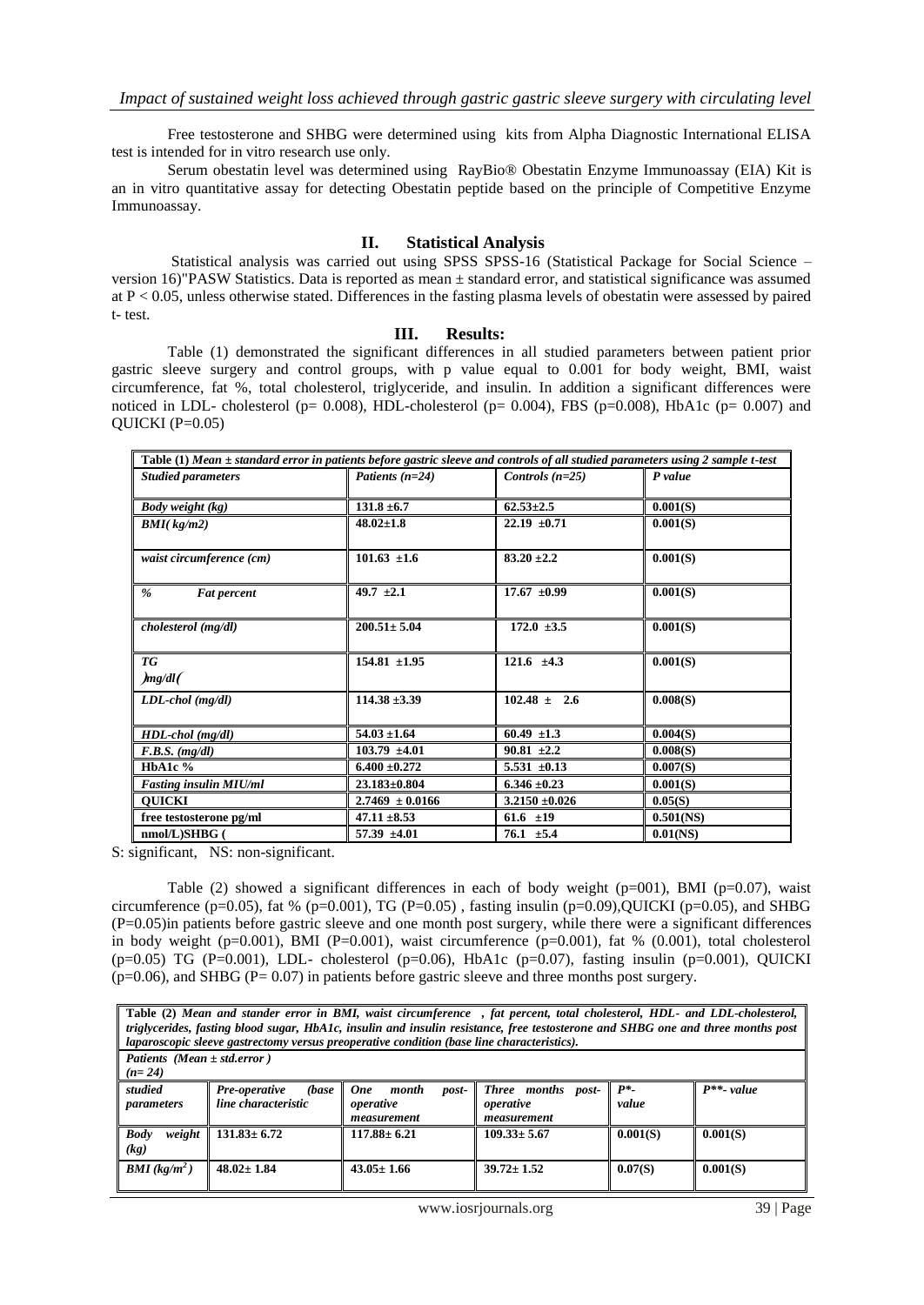*Impact of sustained weight loss achieved through gastric gastric sleeve surgery with circulating level* 

| waist<br>circumference<br>(cm)         | $101.63 \pm 1.65$  | $98.06 \pm 1.62$   | $96.08 \pm 1.59$   | 0.05(S)      | 0.001(S)             |
|----------------------------------------|--------------------|--------------------|--------------------|--------------|----------------------|
| Fat percent %                          | $49.75 \pm 2.13$   | $35.46 \pm 1.99$   | $31.46 \pm 1.82$   | 0.001(S)     | 0.001(S)             |
| <b>Total</b><br>cholesterol<br>(mg/dl) | $200.51 \pm 5.04$  | $198.32 \pm 3.24$  | $188.04 \pm 2.66$  | $0.43$ (NS)  | 0.051(S)             |
| $TG$ (mg/dl)                           | $154.81 \pm 1.95$  | $147.84 \pm 1.88$  | $142.98 \pm 1.75$  | 0.05(S)      | 0.001(S)             |
| LDL-chol<br>(mg/dl)                    | $114.38 \pm 3.39$  | $111.77 \pm 3.08$  | $106.30 \pm 2.89$  | $0.012$ (NS) | 0.066(S)             |
| HDL-chol<br>(mg/dl)                    | $54.03 \pm 1.64$   | $55.02 \pm 1.65$   | $55.83 \pm 1.63$   | 0.11(NS)     | $0.043$ (NS)         |
| $F.B.S.$ (mg/dl)                       | $103.79 \pm 4.01$  | $102.71 \pm 3.62$  | $99.33 \pm 3.11$   | $0.42$ (NS)  | $0.031$ (NS)         |
| $HbA1c$ %                              | $6.400 \pm 0.272$  | $5.638 \pm 0.159$  | $5.263 \pm 0.120$  | $0.022$ (NS) | $\overline{0.07(S)}$ |
| Fasting<br>insulin<br>MIU/ml           | $23.183 \pm 0.804$ | $14.620 \pm 0.518$ | $10.194 \pm 0.325$ | 0.09(S)      | 0.001(S)             |
| <b>OUICKI</b>                          | $2.74 \pm 0.01$    | $2.853 \pm 0.018$  | $2.97 \pm 0.01$    | 0.05(S)      | 0.06(S)              |
| free<br>testosterone<br>pg/ml          | $47.11 \pm 8.53$   | $47.29 \pm 8.74$   | $47.50 \pm 8.98$   | 0.49(NS)     | 0.44(NS)             |
| <b>SHBG</b><br>(mmol/L)                | $57.39 \pm 4.01$   | $60.02 \pm 3.99$   | $63.23 + 3.85$     | $0.05$ (NS)  | 0.07(NS)             |

P\*: p- value between preoperative (base line characteristic) and one month post operative measurements. P\*\*: p- value between preoperative (base line characteristic) and three months post operative measurements. S: significant.

NS: non-significant.

Table (3) illustrated a significant differences in obestatin level between patients prior gastric sleeve and control groups ( $p= 0.001$ ), while table (4) showed a significant differences in obestatin level in patients before sleeve and three months post gastric sleeve  $(p=0.05)$ .

| Table (3) Mean $\pm$ standard error of Obestatin hormone in patients before gastric sleeve and controls using 2 sample<br>t-test |                   |                   |          |
|----------------------------------------------------------------------------------------------------------------------------------|-------------------|-------------------|----------|
| obestatinpg/ml                                                                                                                   | Patients $(n=24)$ | Controls $(n=25)$ | P value  |
|                                                                                                                                  | 93.0 $\pm 2.1$    | $192.8 \pm 14$    | 0.001(S) |

**Table (4) Mean ± standard error of Obestatin hormone in patients prior gastric sleeve, one and three months after surgery using paired t-test.**

|                | Patients $(n=24)$              |                                |                                        |          |         |  |
|----------------|--------------------------------|--------------------------------|----------------------------------------|----------|---------|--|
| obestatinpg/ml | <b>Pre-operative</b><br>(base) | <b>One</b><br>month<br>$post-$ | <b>Three</b> months post- $P^*$ -value |          | $P**$   |  |
|                | line characteristic            | operative                      | operative                              |          | value   |  |
|                |                                | measurement                    | measurement                            |          |         |  |
|                | $93.03 \pm 2.15$               | $94.07 \pm 2.15$               | $100.18 \pm 2.43$                      | 0.01(NS) | 0.05(S) |  |
|                |                                |                                |                                        |          |         |  |

P\*: p- value between preoperative (base line characteristic) and one month post operative measurements.

 P\*\*: p- value between preoperative (base line characteristic) and three months post operative measurements. S: significant.

NS: non-significant.

Figure (1) demonstrated a significant negative correlation between obestatinand BMI ( $r= 0.402$  p= 0.051), while figure (2) showed a significant negative correlation between obestatin and fasting insulin ( $r= 0.682$ )  $p= 0.001$ )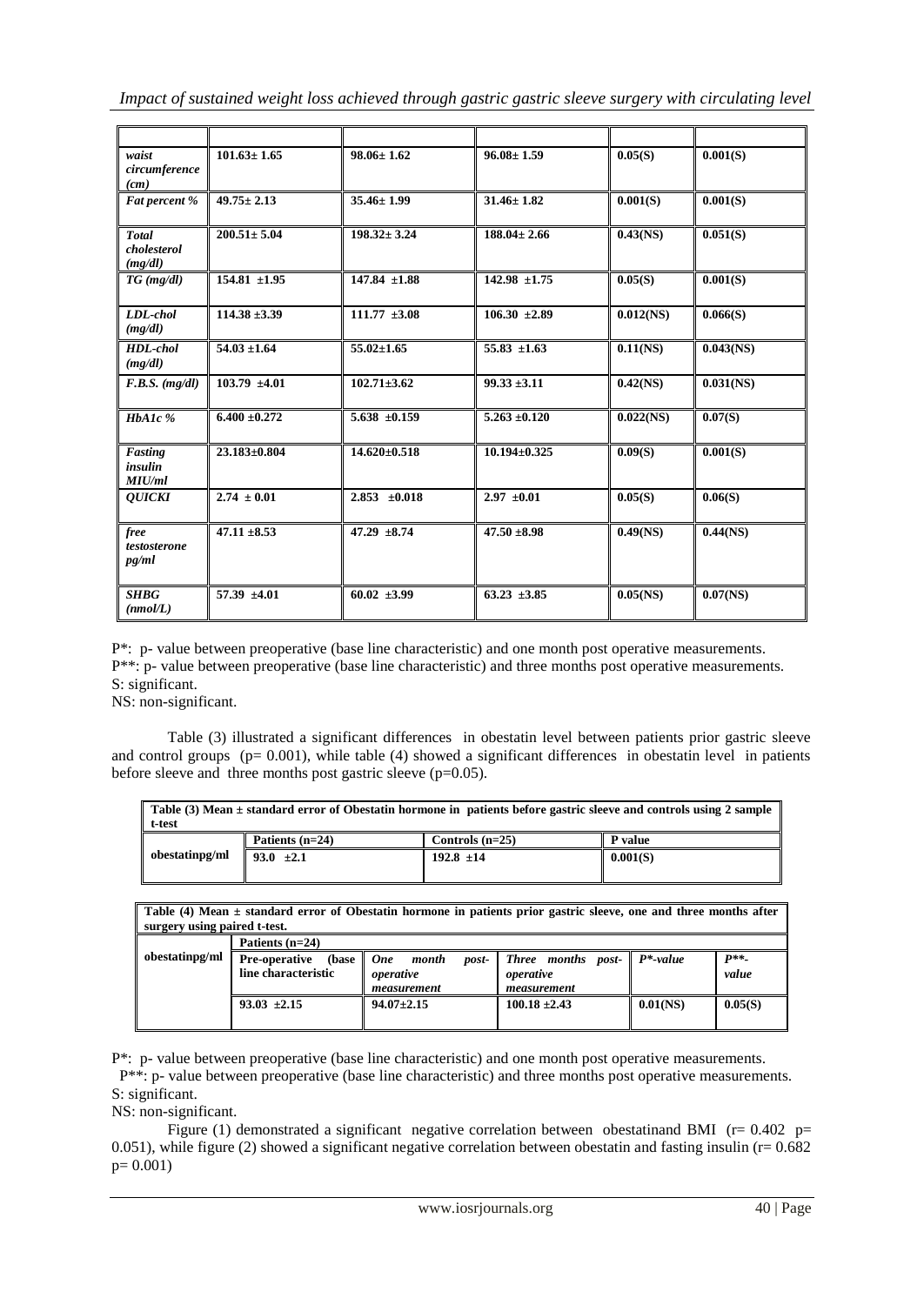

# **IV. Discussion:**

Most publications have looked at bariatric procedures from one particular point of view. This study tried to take into consideration a lot of metabolic effects. It is valuable to observe changes not only in one parameter, but also in the correlations of parameter groups. Therefore, this study presents not only changes in gastric hormones (ghrelin and obestatin) but also in insulin, glucose and parameters of metabolic syndrome, in order to determine the better results of gastric sleeve in reducing the effects of obesity.

 The present study showed a significant decline in body mass index, waist circumference, and fat percent among patients undergone gastric sleeve surgery with a significant differences between patient and controls which is agreed by Gautier T et al. (13)indicated that weight loss was significantly improved after bariatric surgery (mean loss percentage of excess of body weight, 64.6 % versus 47.1 %) and all reflux symptoms are eliminated without any medication at the end of the follow-up.

Several studies have demonstrated that the amelioration of metabolic dysfunction is attributable not only to weight loss and caloric restriction, but also to endocrine changes resulting from surgical manipulation of the gut. (14)

 Bariatric surgery results in an improvement in hyperlipidemia. In a systematic review and metaanalysis, hyperlipidemia improved in over 70% of operated patients. In particular, total cholesterol, lowdensity lipoprotein and triglycerides decreased by an average of 0.86 mmol/L, 0.76 mmol/L and 0.90 mmol/L respectively, while high-density lipoprotein showed no significant change.(3)

 The benefits of bariatric surgery extend beyond amelioration of hyperglycemia, and include improved lipid profile and blood pressure control. A meta-analysis of 236 studies and 22 094 patients showed marked decrease in total cholesterol, low-density lipoprotein cholesterol and triglycerides after bariatric procedures.(3) Silecchia G and co-workers.(15) Contribute to a noticeable improvement of the other components of metabolic syndrome, such as triglycerides, cholesterol and its fractions after bariatric surgery.

 Improvement in glucose homeostasis is an expected outcome of weight loss in obese individuals due to either medical or surgical intervention. Insulin sensitivity increases markedly after bariatric surgery, accompanied by elevated adiponectin levels, enhanced markers of insulin signaling in key target tissues, favorable changes in enzymes mediating glucose and fatty acid metabolism, and decreased intramuscular and intrahepatic lipids. (14)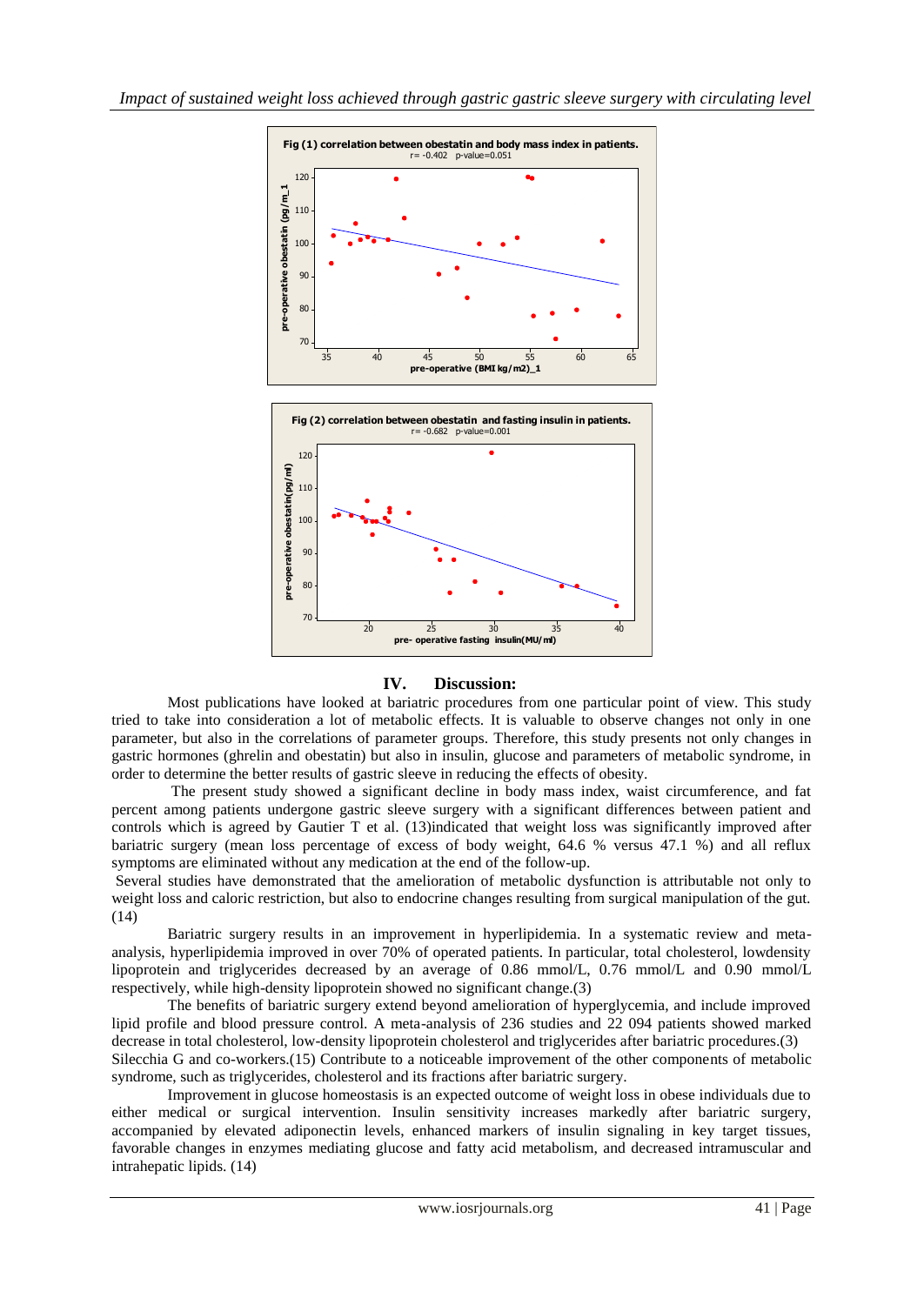Many reports have identified improvement in glucose homeostasis after bariatric surgery that is independent of weight loss. Bariatric procedures causing loss of body weight improve glucose metabolism and reduce insulin resistance, which explains the results in remission of T2DM. In regard to the unquestionable impact of bariatric procedures on the T2DM, in which hyperinsulinemia is closely associated with insulin resistance.(16)

Hady H R et al.(17) found significant differences in insulin and glucose concentrations among patients after LSG. With a statistically significant reduction in insulin. Insulin resistance expressed by HOMA IR among patients showed more noticeable reduction seven days and one month after the surgery in the LSG but the most significant decrease occurred seven days and three months after the surgery.

Obesity affects all 3 levels of the hypothalamic pituitary gonadal axis, and nonsurgical weight loss, as well as bariatric surgery, have been shown to improve function at all 3 levels. The improvement in hypogonadism ultimately occurs due to an increase in testosterone. An increase in SHBG and decreased estradiol has also been postulated as an improvement. The decrease in fat mass associated with weight loss might also decrease the fat deposition in the abdomen, thighs, and scrotum, thus decreasing the testicular temperature and facilitating spermatogenesis.

 There are a few published reports evaluating the effect of sustained weight loss on sexual hormones in male morbidly obese patients [defined by body mass index (BMI) higher than 40 kg/m2]. Most of them have found that obese males show decreased sexual quality of life, reduced fertility, and hormonal changes including decreased testosterone levels (both free and total), increased estradiol in comparison to the general population as well as a decrease of the sex hormone binding globulin (SHBG) .The changes of gonadotropin serum levels observed in obesity are more controversial but inappropriate normal levels .suggesting a hypogonadotropichypogonadism situation is generally found.(18)

Mulligan et al(19) found that hypogonadal patients had a higher BMI (mean BMI,  $31.5 \text{ kg/m2}$ ) compared with eugonadal patients (mean BMI, 28.5 kg/m2).

It has been suggested that obesity-associated male hypogonadism is related to the central inhibition of gonadotropin secretion, but the mechanisms are yet unknown. One hypothesis that hypothalamic GnRH secretion may be inhibited by the increased estradiol from excessive peripheral conversion of testosterone in the adipose tissue. However, not all studies have shown a decrease in estradiol levels after weight loss . On the other hand, inhibin B and anti-Müllerian hormone (AMH), which reflect Sertoli cell function, have been less explored in male obesity.(20)

 It is generally believed that high insulin levels found in insulin-resistant females stimulate the ovary to secrete androgens either through binding to the insulin receptor or to the insulin-like growth factor-1 receptor through phenomenon known as specificity spillover. Insulin sensitivity generally improves when the hyperandrogenism is corrected.(21)

The present study also showed a significant increase in serum level of SHBG which is agree with Pellitero S and coworkers. (20) Who demonstrated thatafter bariatric surgery, a significant increase of SHBG levels is observed, which has been attributed to the dramatic fall in insulin and leptin serum levels due to the weight loss effect.

 Another two studies reported a statistically significant increase of SHBG levels after bariatric surgery. (22) and (23)but this disagreed with the study of Omanaet al. (24) who reported that the increase in SHBG levels after bariatric surgery, although trending strongly, was not significant.

obestatin was suggested to contribute to appetite and body weight regulation by antagonizing the effects of ghrelin. Although several studies failed to reproduce the anorexigenic actions of obestatin, this peptide, when co-administered with ghrelin, was revealed to be an interesting pharmacological tool with respect to blocking some of the effects of ghrelin. (25)

This study showed a significant increase in serum obestatin in patient underwent gastric sleeve at one and three months post operation with a significant difference in serum obestatin between patients and controls. This agreed with Chen CY et al study. (26) which found that plasma obestatin concentrations significantly increased in patients after SG ( $P < 0.05$ ).

Other reports supported this study, Haideret al.(27)MeasuredObestatin levels in a group of morbidly obese subjects and compared with a group of lean patients. Obestatin levels have been demonstrated to be lower in obese subjects when compared with lean subjects, showing a significant increase in the obese patients after bariatric surgery. These findings seem to support the concept that disparate post-translational cleavage of preproghrelin into these two sibling peptides may be regulated differently in the presence of obesity or, alternatively, that the common regulatory factors are responsible for these still poorly defined coordinate changes of the ghrelin and obestatin system according to the nutritional status.

In this study a significant negative correlation was noticed between obestatin and body mass index in patients underwent gastric sleeve which is agreed with a study of Nakahara T et al. (28) Who detected that obestatin was negatively correlated wth body mass index (BMI) ( $r=-.74$ ), glucose ( $r=-0.56$ ), insulin ( $r=-0.55$ ).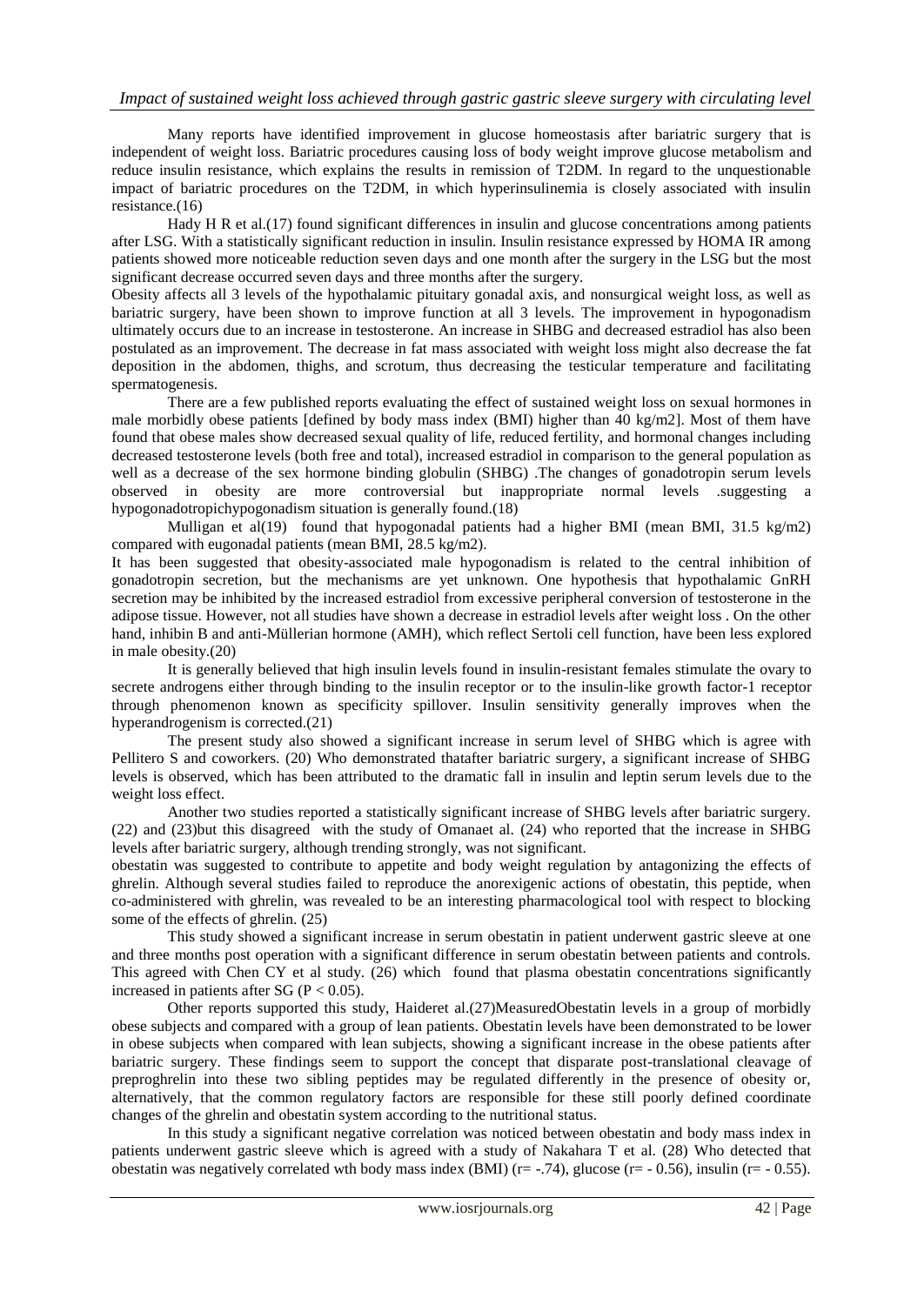In Lippl F et al study. (29)Demonstrated that Obestatin levels correlated inversely and significantly with body mass index (f: r=−0.632, p<0.001; m: r=−0.487, p<0.001) and basal insulin levels (f: r=−0.536, p<0.001; m: r=−0.320, p=0.008) in females and males.

In Kang JG et al. (30) study found that fasting serum obestatin levels were negatively correlated with BMI, waist circumference, fasting insulin levels, fasting c-peptide levels and HOMA-IR.

#### **V. Conclusion:**

Bariatric surgery represents a promising treatment option in morbidly obese patients, leading to reduced CVD morbidity and mortality; several co-morbidities such as hypertension, dyslipidemia, diabetes are also improved,(31) in addition a low level of obestatin demonstrated in obesity suggested that obestatin is a nutritional marker reflecting body adiposity and insulin resistance.

#### **References**:

- [1]. Colquitt J, Clegg A, Sidhu M, et al. Surgery for morbid obesity. Cochrane Database Syst Rev 2003;CD003641.
- [2]. Dallma MF. Stress-induced obesity and the emotional nervous system.Trends EndocrinolMetab.2009; 21:159–65. [PMC free article] [PubMed
- [3]. Buchwald H. A bariatric surgery algorithm.Obes Surg. 2002;12733-746.
- [4]. Scott WR, Batterham RL: Roux-en-Y gastric bypass and laparoscopic sleeve gastrectomy: understanding weight loss and improvements in type 2 diabetes after bariatric surgery. Am J PhysiolRegulIntegr Comp Physiol. 2011; 301:R15-27.
- [5]. TzioniYehoshua R, Eidelman AL, Stein M, et al Laparoscopic sleeve gastrectomy—volume and pressure assessment. Obes Surg. 2008;18:1083–1088.
- [6]. Zhang JV, Re PG, Avsian-Kretchmer O, Luo CW, Rauch R, et al. Obestatin, a peptide encoded by the ghrelin gene, opposes ghrelin's effects on food intake.2005; Science310: 996–999. [PubMed].
- [7]. McKee KK, Tan CP, Palyha OC, Liu J, Feighner SD, Hreniuk DL, Smith RG, Howard AD, Van der PloegLH Cloning and characterization of two human G protein-coupled receptor genes (GPR38 and GPR39) related to the growth hormone secretagogue and neurotensin receptors. Genomics .1997; 46:426–434.
- [8]. Ren AJ, Guo ZF, Wang YK, Lin L, Zheng X, Yuan WJ: Obestatin, obesity and diabetes. Peptides.2009, 30:439-444.PubMed Abstract | Publisher Full Text
- [9]. Caldas AD, Porto AL, Motta LD, Casulari LA. Relationship between insulin and hypogonadism in men with metabolic syndrome. 2009; Nov;53(8):1005-11.
- [10]. Lakshman KM, Bhasin S, Araujo AB. Sex hormone-binding globulin as an independent predictor of incident type 2 diabetes mellitus in men. Journals of Gerontology.Series A, Biological Sciences and Medical Sciences. 2010;65:503–509. doi:10.1093/gerona/glq002 [PMC free article] [PubMed].
- [11]. Lopez-Jimenez F. and Miranda W.R.: Diagnosing obesity : beyond BMI., Virtual Mentor.2010; 12(4):292-298.
- [12]. Kats A, Nambi SS, Mather K, Baron DA, Sullivan G, Quon MJ. ' Quantitative insulin sensitivity check index: a simple, accurate method for assessing insulin sensitivity in humans.J' . Clin.Endocrinol. Metab.2000;85:2402-2410.
- [13]. Gautier T, Sarcher T, Contival N, Le Roux Y, Alves A. Indications and mid-term results of conversion from sleeve gastrectomy to Roux-en-Y gastric bypass. Obesity surgery. 2013;23(2):212-5.
- [14]. Thaler JP, Cummings DE. Minireview: Hormonal and metabolic mechanisms of diabetes remission after gastrointestinal surgery. Endocrinology. 2009;150:2518-2525.
- [15]. 15. Silecchia G, Boru C, PecchiaA et al. Effectiveness of laparoscopic sleeve gastrectomy (first stage of biliopancreatic diversion with duodenal switch) on comorbidities in super-obese high-risk patients. Obes Surg. 2006;16:1138–1144.
- [16]. Spanakis E, Gragnoli C. Bariatric surgery, safety and type 2 diabetes. Obes Surg. 2009;19:363–368.
- [17]. Hady H R, Golaszewski P, Zbucki R L, Dadan J ( 2012). The influence of laparoscopic adjustable gastric banding and laparoscopic sleeve gastrectomy on weight loss, plasma ghrelin, insulin, glucose and lipids.Folia Histochemica ET Cytobiologica.2012; Vol.50, pp.292-303.
- [18]. Reis LO, Favaro WJ, Barreiro GC, et al. Erectile dysfunction and hormonal imbalance in morbidly obese male is reversed after OBES SURG gastric bypass surgery: a prospective randomized controlled trial. Int J Androl. 2010;33:736–44.
- [19]. Mulligan T, Frick MF, Zuraw QC, et al. Prevalence of hypogonadism in males aged at least 45 years: the HIM study. Int J ClinPract. 2006;60:762–769.
- [20]. Pellitero S, Olaizola I, Alastrue A & Granada M ;HypogonadotropicHypogonadism in Morbidly Obese Males Is Reversed After Bariatric Surgery.2012; OBES SURG DOI 10.1007/s11695-012-0734-9.
- [21]. Borissova, A.M., Tankova, T., Kamenova, P., Dakovska, L., Kovacheva, R., Kirilov, G., Genov, N., Milcheva, B. &Koev, D. Effect of hormone replacement therapy on insulin secretion and insulin sensitivity postmenopausal diabetic women. Gynecological Endocrinology. 2002; 16, 67–74.
- [22]. Hammoud A, Gibson M, Hunt SC, et al. Effect of Roux-en-Y gastric bypass surgery on the sex steroids and quality of life in obese men. J ClinEndocrinolMetab.2009; 94:1329 –1332.
- [23]. Bastounis EA, Karayiannakis AJ, Syrigos K, et al. Sex hormone changes in morbidly obese patients after vertical banded gastroplasty. EurSurg Res. 1998;30:43– 47.
- [24]. Omana J, Tamler R, Strohmayer J, et al. Sex hormones in men undergoing bariatric surgery. J AmColl Surg. 2009;209:S22–S23.
- [25]. Kobelt P, Wisser AS, Stengel A, Goebel M, Bannert N, Gourcerol G, et al. Peripheral obestatin has no effect on feeding behavior and brain Fos expression in rodents. Peptides. 2008;29:1018–27. [PMC free article] [PubMed ]
- [26]. Chen CY, Ser KH, Chong K, Chen SC, Lee PC, Liao YD, Lee SD, Lee WJ; Differential influences of gastric bypass and sleeve gastrectomy on plasma nesfatin-1 and obestatin levels in patients with type 2 diabetes mellitus. 2013; Curr Pharm Des.19(32):5830- 5[ PubMed ]
- [27]. Haider DG, Schindler K, Prager G, Bohdjalian A, Luger A,Wolzt M &Ludvik B. Serum retinol-binding protein-4 is reduced after weight loss in morbidly obese subjects. Journal of Clinical Endocrinology and Metabolism.2007; 92 1168–1171.
- [28]. Nakahara T, Harada T, Yasuhara D, Shimada N, Amitani H, Sakoguchi T et al. Plasma obestatin concentrations are negatively correlated with body mass index, insulin resistance index, and plasma leptin concentrations in obesity and anorexia nervosa. Biological psychiatry. 2008; 64(3):252-5.